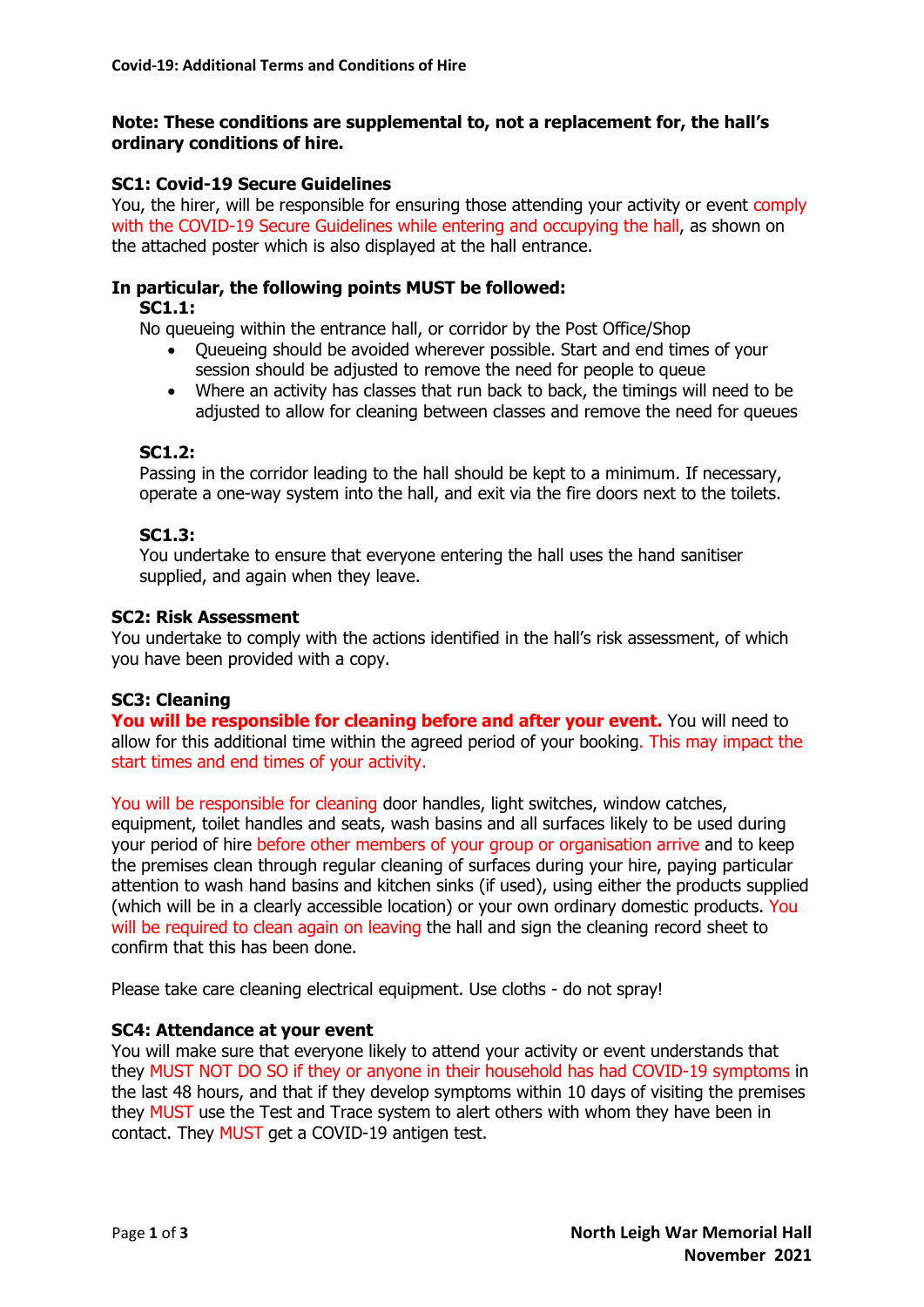### **SC5: Ventilation**

You will keep the premises well ventilated throughout your hire, with windows and doors (except fire doors) open as far as convenient. You will be responsible for ensuring they are all securely closed on leaving.

### **SC6: Maximum numbers**

You will ensure that the numbers attending your activity/event continue to follow government guidelines regarding social distancing and the wearing of masks, (this includes instructors).

You will ensure that everyone attending maintains social distancing while waiting to enter the premises, observes the one-way system within the premises, and as far as possible observes social distancing of 1m plus mitigation measures when using more confined areas (e.g. moving and stowing equipment, accessing toilets) which should be kept as brief as possible. You will make sure that no more than one person uses each suite of toilets at one time.

### **SC7: Social distancing**

You will take particular care to ensure that social distancing is maintained for any persons aged 70 or over or likely to be clinically more vulnerable to COVID-19, including for example keeping a 1m distance around them when going in and out of rooms and ensuring they can access the toilets, kitchen or other confined areas without others being present. For some people, passing another person in a confined space is less risky, but for older people that should be avoided.

#### **SC8: Tables and chairs**

You will position furniture or the arrangement of the room as far as possible to facilitate social distancing of 1m between individual people or groups of up to two households, and consider and adopt where necessary / possible, mitigating measures such as seating side by side, with at least one empty chair between each person or household group, rather than face-to-face, and good ventilation. If tables are being used, you will place them so as to maintain social distancing across the table between people from different household groups who are face-to-face e.g. using a wide U-shape.

#### **SC9: Record keeping**

You are asked to keep a record of the name and contact telephone number or email of all those who attend your event for a period of 3 weeks after the event and provide the record to NHS Track and trace if required. All personal records must be kept secure and comply with the requirements of GDPR.

#### **SC10: Disposal of rubbish**

You will be responsible for the disposal of all rubbish created during your hire, including tissues and cleaning cloths, taking all rubbish away with you when you leave the hall.

#### **SC11: Food and drink and use of the kitchen**

If required, you will encourage users to bring their own drinks and food. If you use the kitchen to make food or drinks, you will be responsible for ensuring that all crockery and cutlery is washed in the dishwasher, dried, and stowed away. You will bring your own clean tea towels, to reduce the risk of contamination between hirers, and take them away.